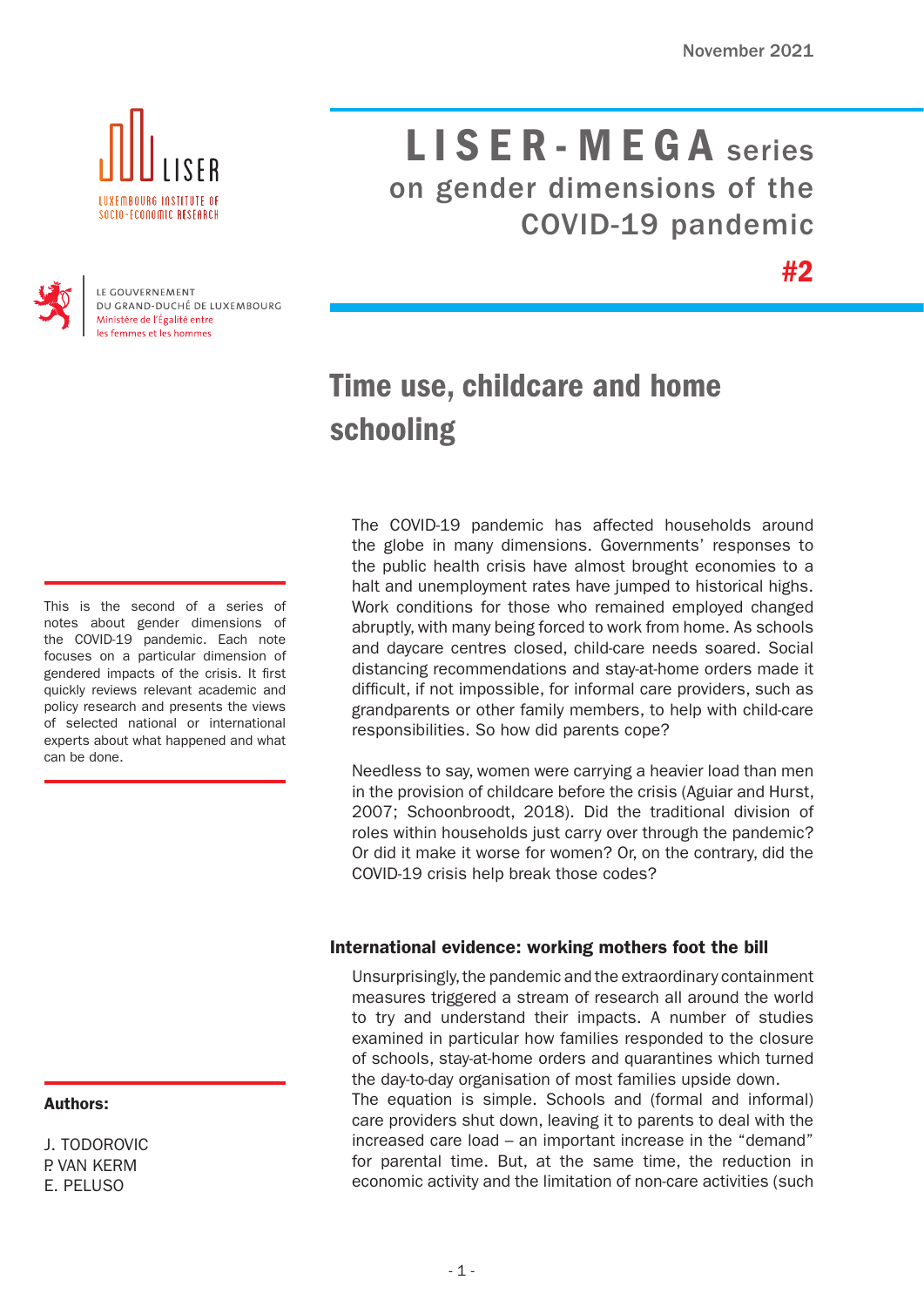as doing sports, going out with friends and other leisurely activities) endowed parents with a larger amount of time that they could devote to care. So the question is how did parents use their extended time endowment to respond to the demand for care by their children.

The increase in the demand for care had no reason to be "gendered" – both parents can in principle support their children with, for example, distance learning. However, research shows that the extra "supply" of care provided by parents disproportionately fell on the shoulders of mothers. One part of the explanation comes from the unequal change in parents' time endowments. Furloughed or dismissed workers or people forced to work reduced hours, for example, indeed saw the possibility to increase their supply of care substantially. Workers who continued their activity through "homeworking" arrangements, however, only partially saw their time endowments increase. And front-line workers simply did not see their time endowment change very much. The available time of fathers and mothers therefore depended very much on their employment situation and work arrangements. In the UK, for example, more women than men have been furloughed, but less women than men have been working from home. $1$  At the same time, front-line or essential workers were generally disproportionately women.2 So it is unclear which parent generally saw her/his time endowment grow most.

The other part of the explanation rests, of course, in how parents decided to allocate their respective, available time to the extra child-care needs – and possibly to reallocate their time across different housework activities. In the most problematic situations, the time released by reduced commuting time, work and leisure was not enough to respond to the increased child-care needs. Parents in such situations therefore had to voluntarily reduce working hours further by taking days off work from paid annual leave, by taking advantage of special parental leave schemes that many countries implemented (the "congé pour raisons familiales" in Luxembourg), or in the worst case scenarios by reducing their working time or quitting their jobs. Decisions about which parent's working hours should be reduced in these cases were critical to explaining differences in how men and women responded to child-care needs.

Putting these factors together, the outcome documented in recent research can be summarised easily.<sup>3</sup> Yes, fathers, on average, increased their contribution to housework significantly – especially for child-care activities. But mothers, on average, increased their contribution to housework even more, especially in non-care activities. Such patterns were documented both in Europe and North America. Starting from a fairly "traditional" pre-pandemic childcare division, the lockdown stimulus was not nearly strong enough to level the playing field between men and women in childcare and housework more generally.

- <sup>2</sup> [https://eige.europa.eu/covid-19-and-gen](https://eige.europa.eu/covid-19-and-gender-equality/essential-workers) [der-equality/essential-workers](https://eige.europa.eu/covid-19-and-gender-equality/essential-workers)
- <sup>3</sup> We draw here on Stantcheva (2021) for a review of international evidence; Adams-Prassl et al. (2020) for a comparison of Germany, the US and the UK; Alon et al. (2020), Collins et al. (2021), Prados and Zamarro (2020) or Petts et al. (2021), among many others, for US evidence; Hipp and Bünning (2021)), Boll et al. (2021), Zoch et al. (2021) for Germany; Andrew et al. (2020), Hupkau and Petrongolo (2020), Oreffice and Quintana-Domeque (2020), Sevilla and Smith (2020) for the UK; Del Boca et al. (2020) for Italy; Farré et al. (2020) for Spain, Fodor et al. (2021) for Hungary.

<sup>1</sup> [https://commonslibrary.parliament.](https://commonslibrary.parliament.uk/how-has-the-coronavirus-pandemic-affected-women-in-work/) [uk/how-has-the-coronavirus-pan](https://commonslibrary.parliament.uk/how-has-the-coronavirus-pandemic-affected-women-in-work/) [demic-affected-women-in-work/](https://commonslibrary.parliament.uk/how-has-the-coronavirus-pandemic-affected-women-in-work/) and [https://www.ons.gov.uk/peoplepopula](https://www.ons.gov.uk/peoplepopula
tionandcommunity/healthandsocialcare/
conditionsanddiseases/datasets/
anewnormalhowpeoplespenttheirtimeafterthemarch2020coronaviruslockdown) [tionandcommunity/healthandsocialcare/](https://www.ons.gov.uk/peoplepopula
tionandcommunity/healthandsocialcare/
conditionsanddiseases/datasets/
anewnormalhowpeoplespenttheirtimeafterthemarch2020coronaviruslockdown) [conditionsanddiseases/datasets/](https://www.ons.gov.uk/peoplepopula
tionandcommunity/healthandsocialcare/
conditionsanddiseases/datasets/
anewnormalhowpeoplespenttheirtimeafterthemarch2020coronaviruslockdown) [anewnormalhowpeoplespenttheirtimeaf](https://www.ons.gov.uk/peoplepopula
tionandcommunity/healthandsocialcare/
conditionsanddiseases/datasets/
anewnormalhowpeoplespenttheirtimeafterthemarch2020coronaviruslockdown) [terthemarch2020coronaviruslockdown](https://www.ons.gov.uk/peoplepopula
tionandcommunity/healthandsocialcare/
conditionsanddiseases/datasets/
anewnormalhowpeoplespenttheirtimeafterthemarch2020coronaviruslockdown)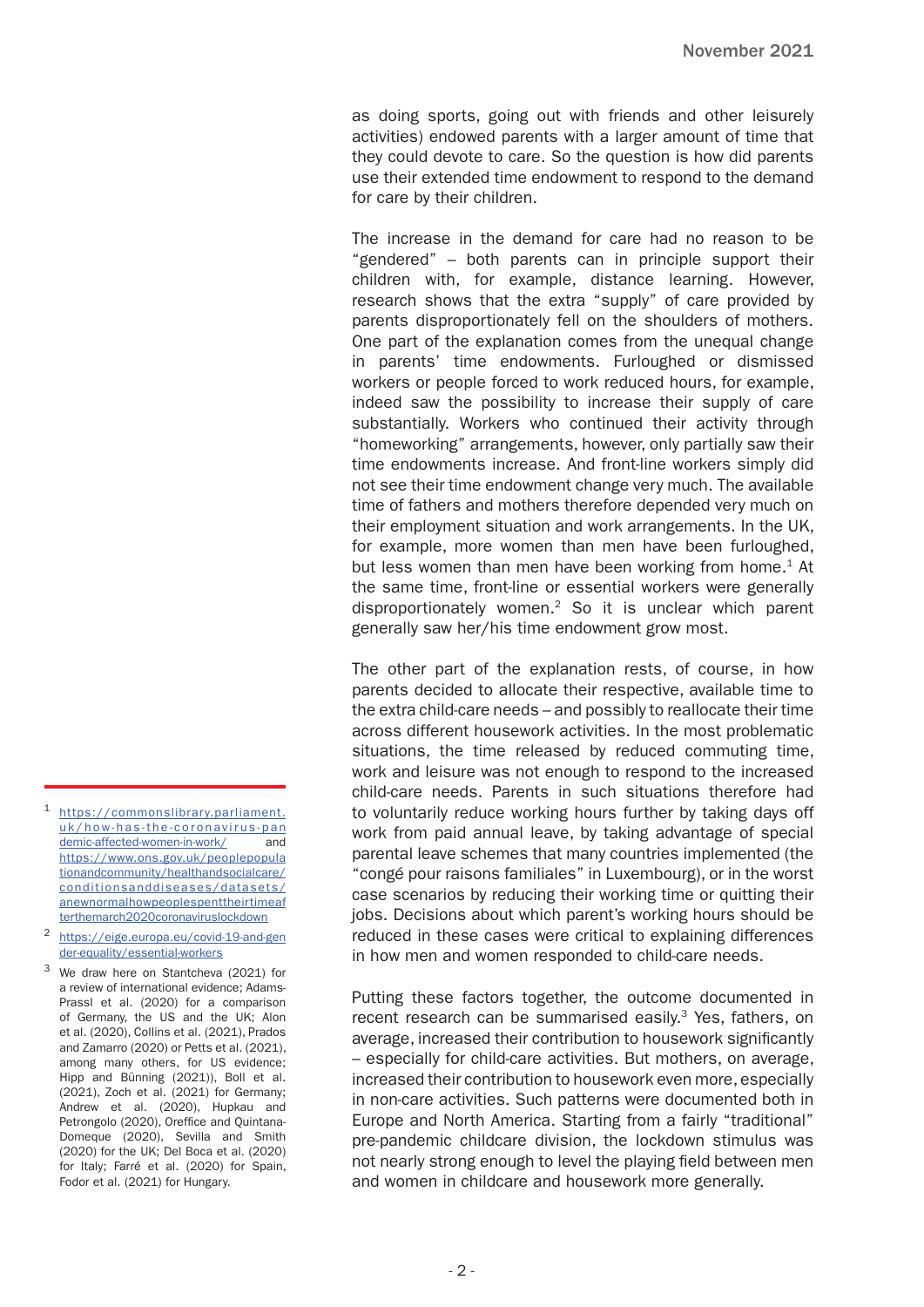The amount of time men devoted to housework depended critically on their partners' working arrangements. Men whose partners continued to work at their usual workplace spent more time on housework than before. In particular, men started spending more time in childcare and homeschooling, but the additional childcare provided by them was related to their own employment status. Unsurprisingly, the allocation was more equal in households where men were working from home or were they had been furloughed or had lost their jobs. On the contrary, mothers' working situations appear to have had a limited influence on their child-care responsibilities. Among couples with children with both parents working full time, women still provided the majority of child-care hours.

Perhaps more disturbingly for long-term impacts, mothers, especially in the US, have been exposed to a greater risk of losing or quitting their job during the early pandemic when they lost a substantial number of non-parental care hours and when they had to substitute school for homeschooling activities. Fathers' employment has been less affected by the loss of non-parental care provision.

Last but not least, evidence identifies single mothers as the group most adversely affected. Our discussion has so far assumed that parents had a common stock of time that they could decide to allocate to child care, but, of course, the problem for single parents is both simpler and harder: only their own time is available for work, care and other housework. Many single mothers had reduced possibility to continue working during the pandemic and, notably in the US, many had to quit their jobs – adding further economic vulnerability to a group whose situation was already more precarious prior to the pandemic.

On the whole, mothers – working mothers primarily – seem to have absorbed the higher burden for childcare during school and kindergarten closures. This may have had immediate consequences – higher psychological distress compared to mothers and women without school-age children has been documented – but it may also have implications for their employment and professional career development in the long run.

#### Policy recommendations

So what? Can policy provide support in such extreme situations? And are there lessons to be drawn for child care more generally, once COVID-19 is a story of the past? Gromada et al. (2020) on behalf of the UNICEF Office of Research Innocenti, issued the following recommendations aimed at strengthening support for families in response to the COVID-19 pandemic – with calls for emergency actions, but also suggestions of longer run initiatives: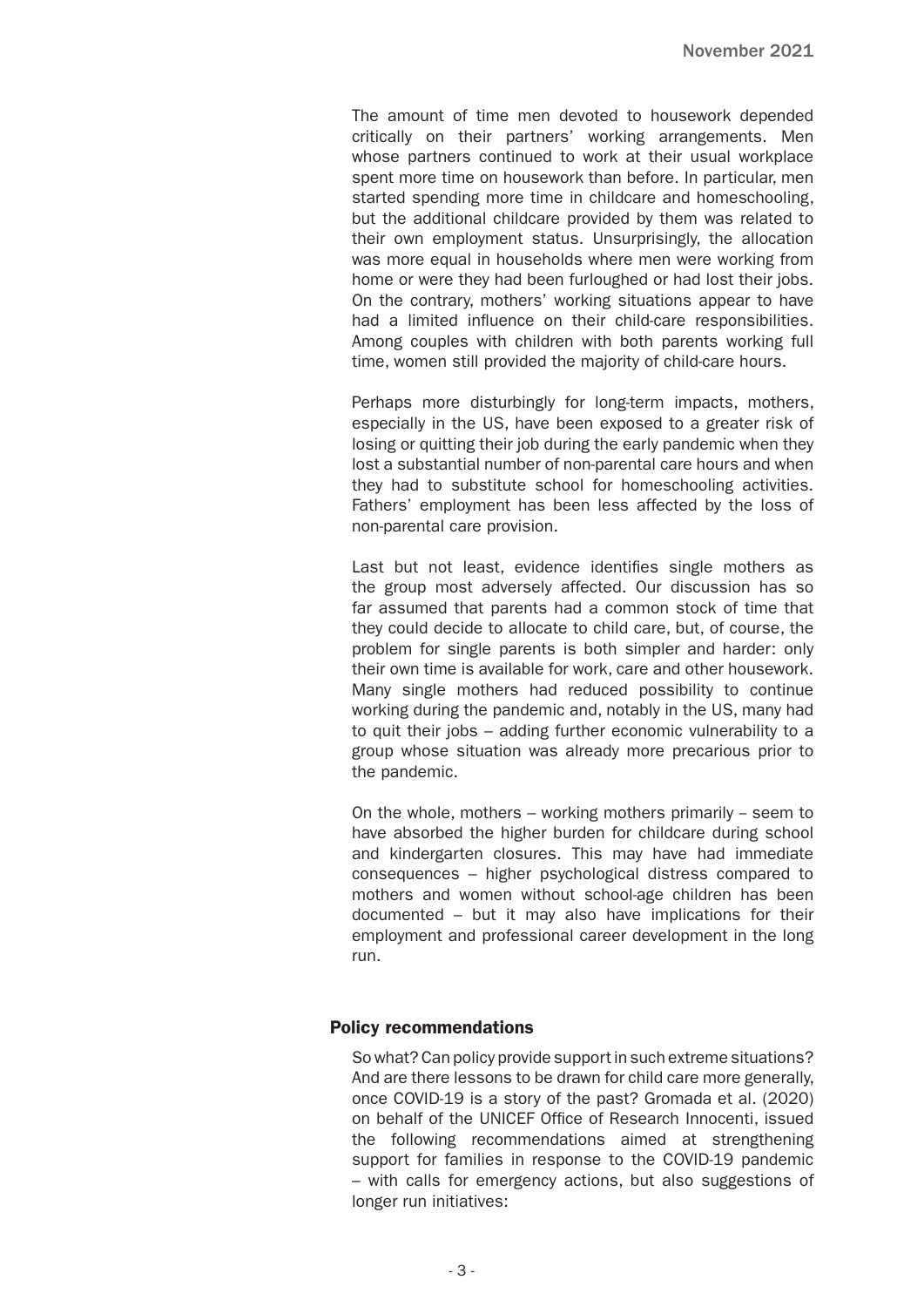- To support non-family childcare through, for example, public provision of childcare, or subsidies and tax incentives and legal requirements for employers to provide childcare;
- In the face of the pandemic, many employers have adopted homeworking. However, working from home is not synonymous with flexible work. Employers should consult staff regularly to learn about their needs in times of restricted childcare options. Solutions might include flexible hours, compressed time, reduced overall time and staggered time;
- Even flexible time arrangements might be insufficient for single parents during a pandemic. Child allowances or partly state-subsidised paid leave should be considered in such circumstances;
- To provide the necessary support to workers in the informal sector, governments can extend access to social protection, ensure the rights and safety of essential informal workers, and support informal workers' organisations;
- Employers can also support all working parents by being flexible in response to their situations and needs, providing services when parents have to take direct responsibility for care and supporting referrals to public services;
- During the COVID-19 outbreak, governments and employers, where relevant, should offer outreach to parents, particularly those with limited resources. This could, for example, include public information campaigns and direct support and guidance on care, stimulation and play;
- Governments should consider introducing social protection floors with basic universal social protection for families, including childcare support, building on the expansions seen in COVID-19 economic recovery packages wherever possible;
- When providing COVID-19 related support, governments should recognise that parents in the informal economy do not always qualify for income support and services. Recognising the universal commitment to children's rights, under Article 2 of the United Nations Convention on the Rights of the Child, existing childcare benefits and services will need to be expanded to meet the needs of these children during the COVID-19 crisis and its aftermath;
- The economic and social repercussions of COVID-19 promise to be wide reaching and long lasting. COVID-19 responses globally have made limited use of childcare support, despite the impact the lockdowns have had on family work and care. Governments should provide more support for parents with childcare responsibilities, reflecting both the differences in vulnerability to lockdowns (loss of employment), and the persistence and depth of the economic crisis;
- The pandemic and its socio-economic fallout present a range of challenges to the mental health and psychosocial well-being both of children and their caregivers. Many will overcome their mental health issues if their basic needs are met, and if family, peer and community support is restored and strengthened. For those who need specialised mental health care, governments should seek to ensure this care is available, accessible and provided in a non-stigmatising way.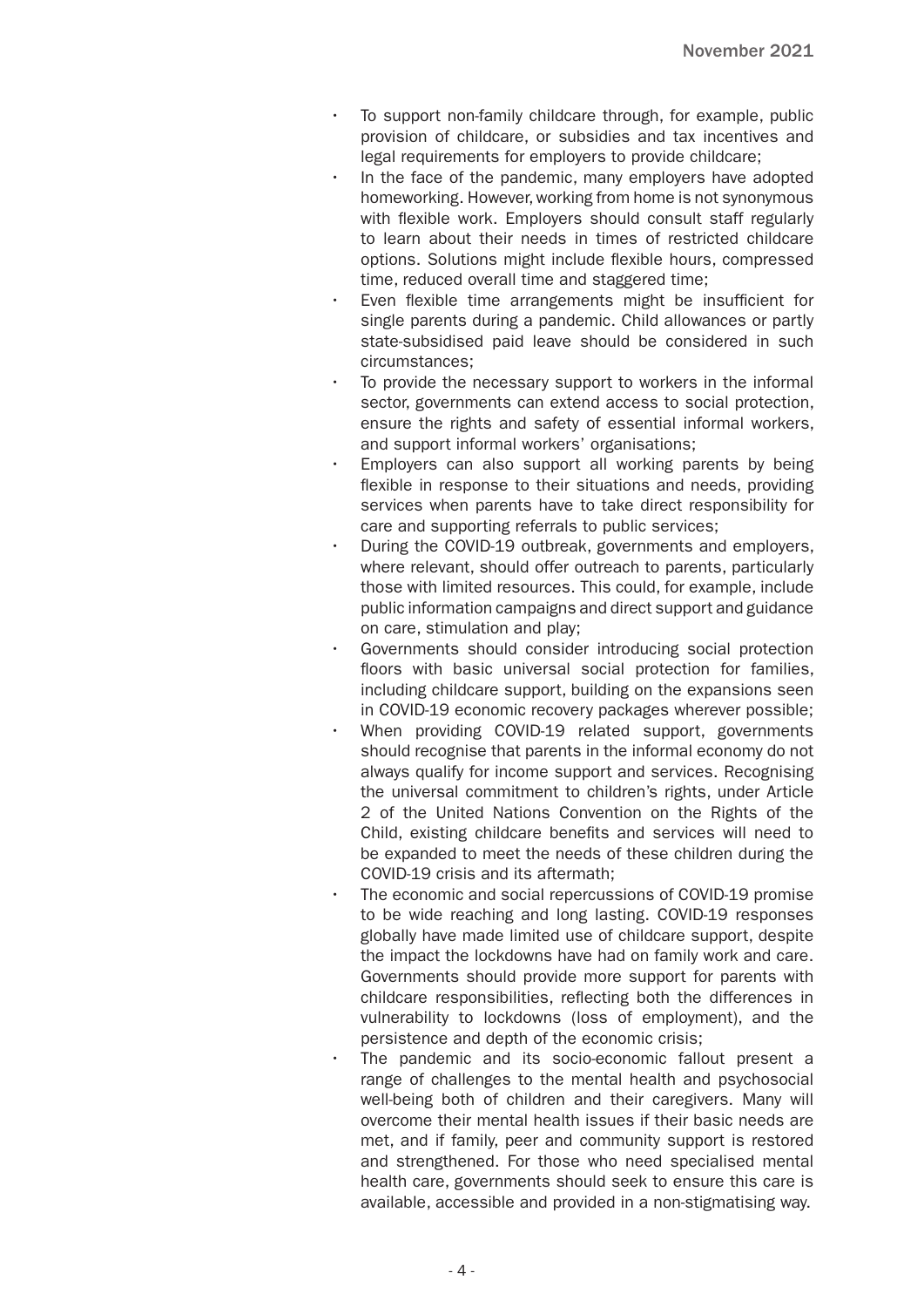These UNICEF recommendations are broad and wide-ranging (and a number of them have already been put in place by employers and authorities in Luxembourg) but they also make clear that there is no shortage of additional solutions and scope for initiative.

## Some insights for Luxembourg

Dijst et al. (2021) conducted comprehensive research on socio-economic impacts of COVID-19 in Luxembourg. As part of the study, they collected detailed information on time use for 522 respondents living in stable relationships with a child younger than 13 years old. Participants were asked how many hours per week they spent on nine main activities before and during the confinement of Spring 2020: (1) paid work outside of home; (2) travelling to and from work or to and from school; (3) paid work at home; (4) activities with own children (including washing, dressing, playing, reading, taking children to see the doctor, taking child to activities and home schooling); (5) household chores; (6) leisure time activities; (7) not doing anything (including sleep and rest); (8) helping other family members, friends or neighbours; and (9) other activities not mentioned above.

According to these responses, childcare increased from 28 to 34 hours per week on average. But was this symmetrical between fathers and mothers? Figure 1 charts the time use for fathers (left panel) and mothers (right panel) before and during the lockdown. Fathers reported doing 6 hours more of childcare on average (while the time spent on work decreased by 8 hours – commuting included), and mothers increased childcare by 7 hours (just balancing a reduction of 7 hours of work on average). The increase in childcare during the confinement therefore seems to have been somewhat balanced among respondents, but mothers still reported doing substantially more childcare with 39 hours versus 26 hours for fathers.

The "Congé pour raison familiales" has been one important policy response to school closures and quarantine requirements in Luxembourg. Unfortunately, little is still known about the use of leave for family reasons when broken down by gender and family types. Early evidence for March 2020 however showed that women were two times more likely than men to ask for days off in the context of the leave for family reasons.4 With the pandemic and the scheme lingering on for months since then, it will be enlightening to examine how much more women have taken such a leave throughout the whole period as a key indicator of gender roles in Luxembourg households.

Luxemburger Wort, May 27, 2020, « Le recours au congé pour raisons familiales en chiffre », [https://www.](https://www.wort.lu/fr/luxembourg/le-recours-au-conge-pour-raisons-familiales-en-chiffres-5ece93f2da) [wort.lu/fr/luxembourg/le-recours-au](https://www.wort.lu/fr/luxembourg/le-recours-au-conge-pour-raisons-familiales-en-chiffres-5ece93f2da)[conge-pour-raisons-familiales-en-chiffres-](https://www.wort.lu/fr/luxembourg/le-recours-au-conge-pour-raisons-familiales-en-chiffres-5ece93f2da)[5ece93f2da2cc1784e35e9b8](https://www.wort.lu/fr/luxembourg/le-recours-au-conge-pour-raisons-familiales-en-chiffres-5ece93f2da)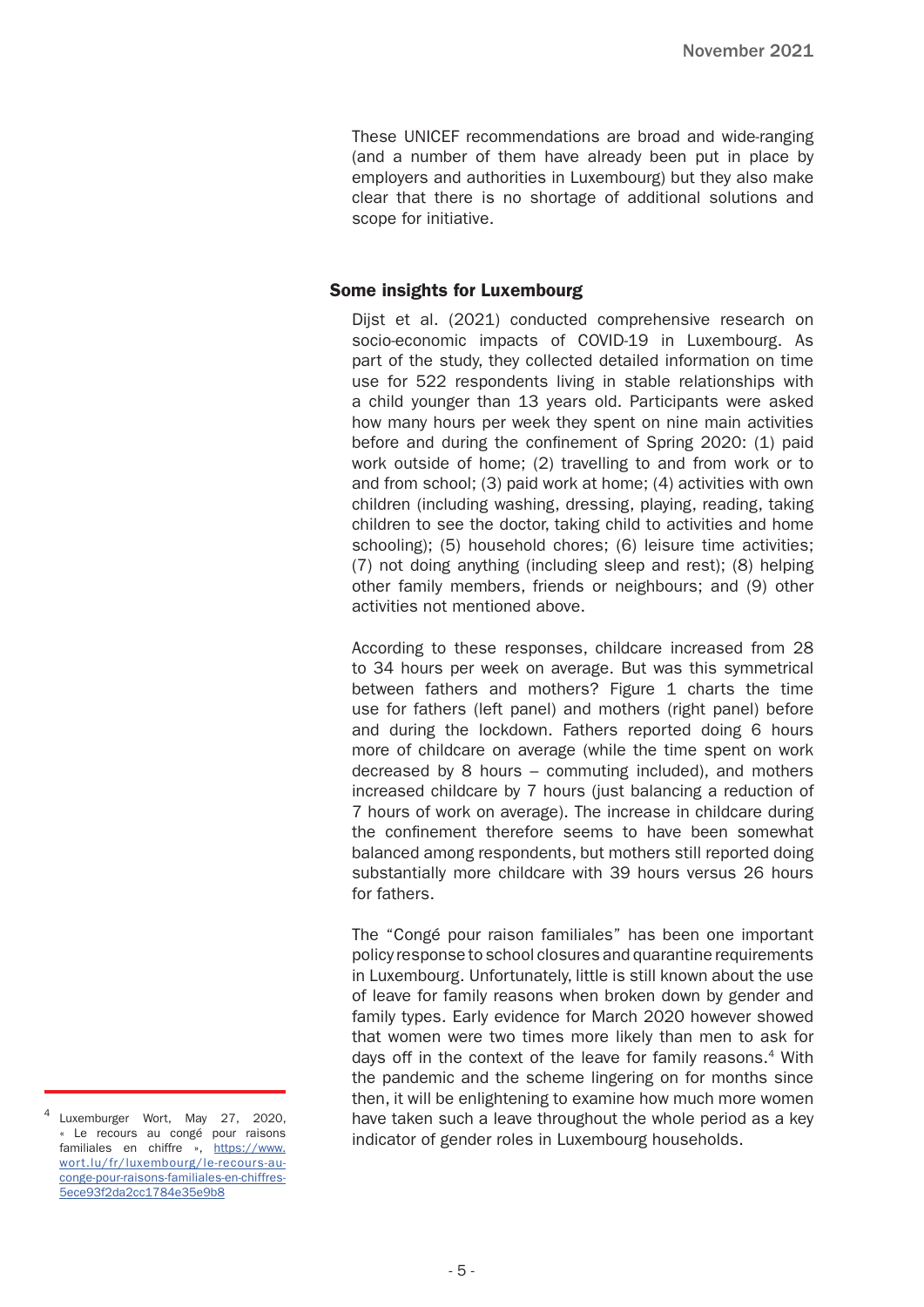

*Figure 1: Time use of fathers and mothers before and during the lockdown in hours per week* 



*Source: Dijst et al. 2021*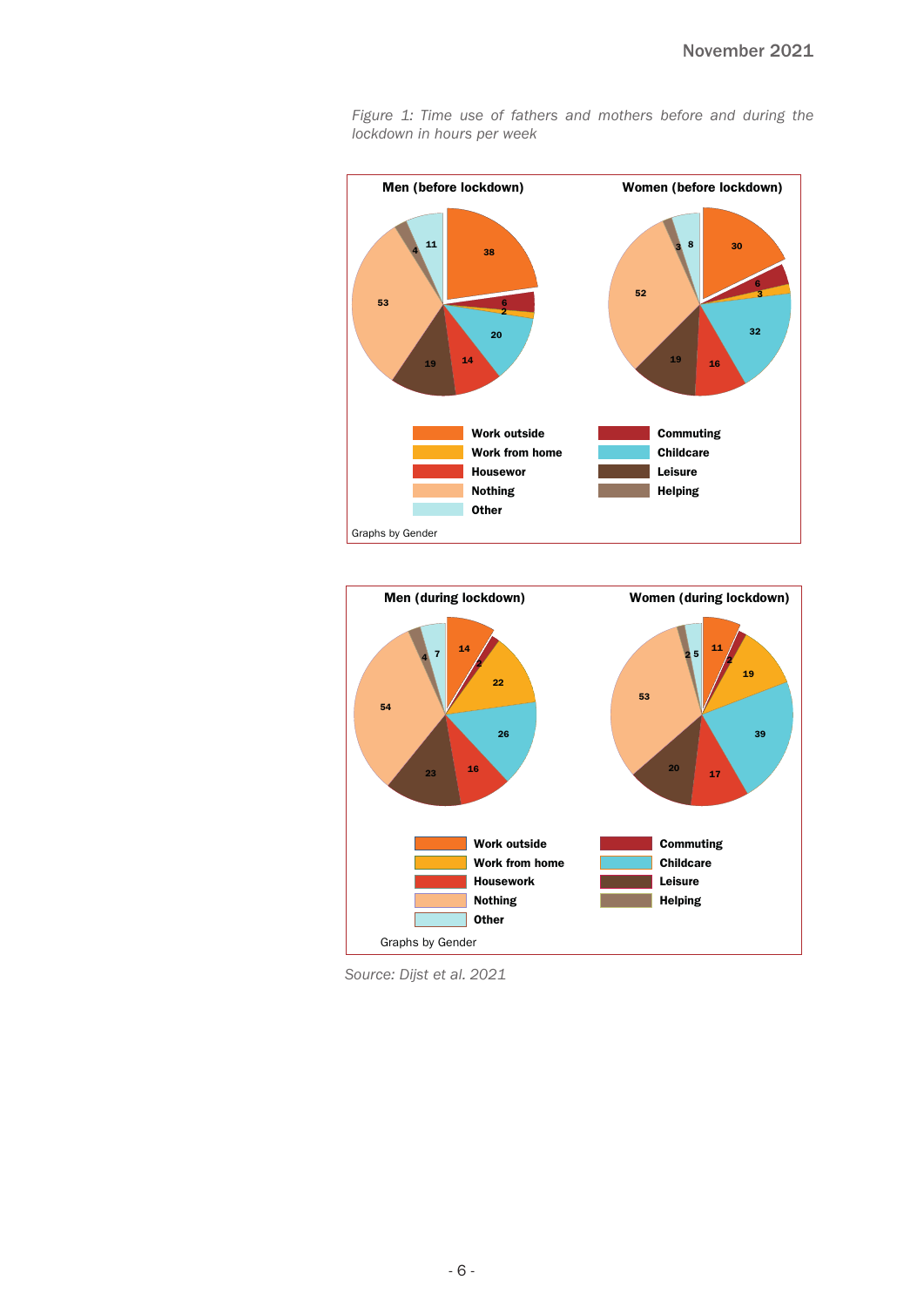# Expert insights

In July 2020, researchers Lídia Farré, Yarine Fawaz, Libertad Gonzalez and Jennifer Graves published a thorough examination of the impact of the COVID-19 lockdown on gender inequality in paid and unpaid work in Spain in the IZA Discussion Paper 13434, "How the COVID-19 Lockdown Affected Gender Inequality in Paid and Unpaid Work in Spain". Exploring rich household survey data from early May 2020, they documented increased gender inequalities in both paid and unpaid work in the first months of the pandemic in Spain. One of the authors of the study, Dr. Lídia Farré (University of Barcelona), has answered our questions and shared the highlights of their recent research with us.

## 1. Could we start by explaining what have been the long-term trends of division of paid and unpaid work between partners?

Traditionally, women have been disproportionately in charge of domestic work. So, in all industrialised countries, the larger participation of women in home production is likely to be one of the main causes of the persistence in gender inequalities in the labour market. It is also true that men are progressively increasing their participation in domestic work, but we are still far from reaching egalitarian distribution. Also, I think that some public policies, such as the introduction of paternity leave have incentivised men's participation in domestic work, but a lot needs to be done still. The pandemic was just evidence of how much more we need to do.

# 2. Research shows that the COVID-19 pandemic has pronounced this division even further. In most cases mothers became the main care providers. Can we discuss the reasons behind this?

Yes, the pandemic has exacerbated the gender gap in unpaid work or in time devoted to unpaid work. For Spain we find evidence that while both men and women have increased their time devoted to domestic work, women still shoulder a larger burden. We also find that a gender gap in total hours worked, including paid and unpaid work, that is, the total number of hours a person works per week has increased since the outbreak of COVID-19, mainly due to the increase in hours of unpaid work done by women. In other words, the pandemic has exacerbated the "double shift" phenomenon. The "double shift" means that after hours in paid work, women continue working a large number of hours of unpaid work at home.

There are several explanations for this increase. It could be that women lost their jobs at higher rates than men during the pandemic, and therefore had more time to devote to unpaid work. However, this was not the case in Spain. In Spain, the employment shock has been similar for both men and women,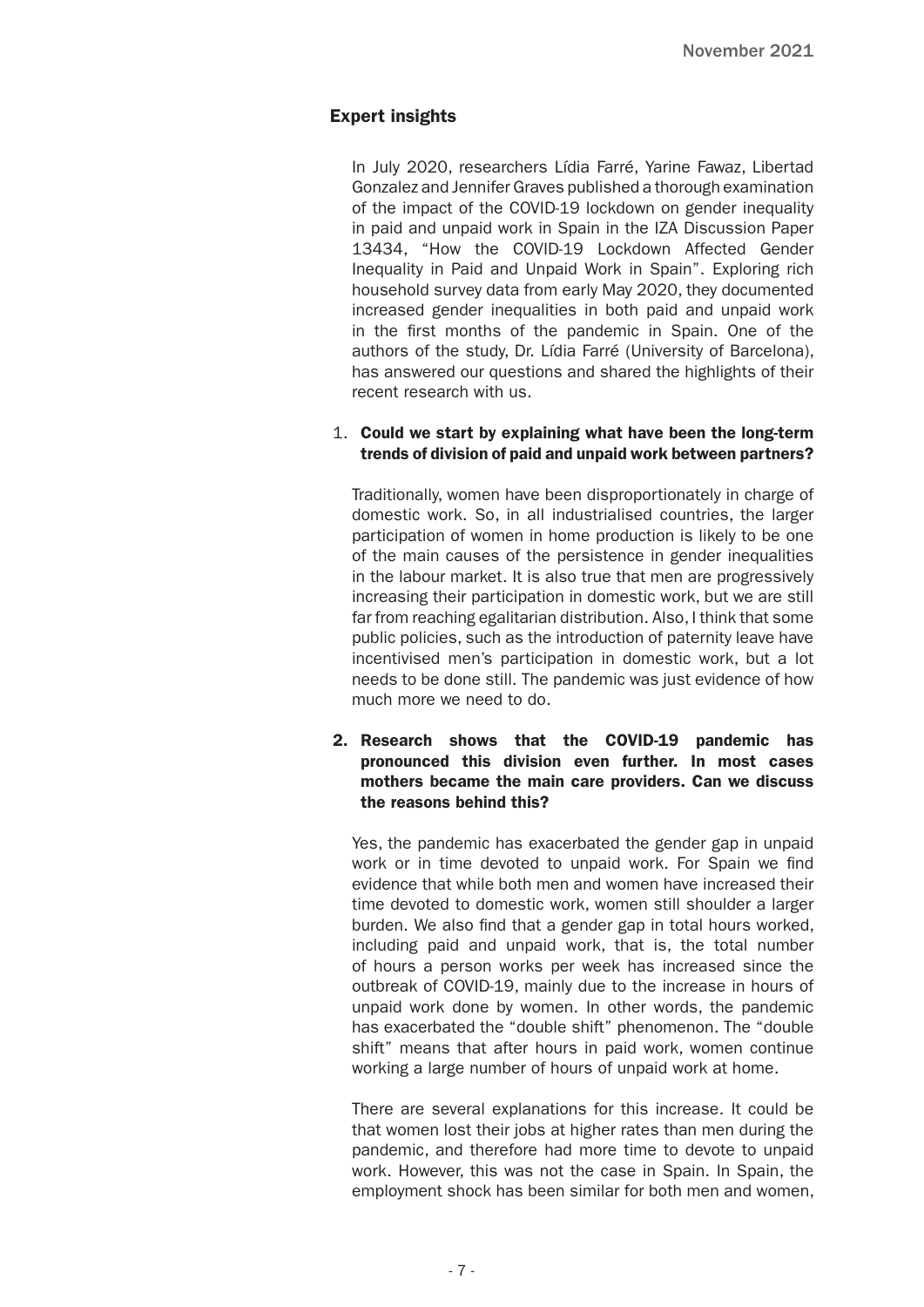and the drop in men's and women's employment has been of the same magnitude. Therefore, the traditional explanation based on bargaining power or time availability cannot be the only explanation for the increased gender gap devoted to unpaid work. An alternative explanation could be the presence of social norms that attribute the main role of caregivers to women. The importance of social norms for gender inequality was highlighted before the pandemic by many authors as an important factor for explaining gender inequality on the labour market. In particular, social norms seem to be very important in understanding the penalty that women suffer in the labour market after the birth of their first child. In addition to the presence of these social norms, it could also be the fact that higher flexibility characterises the occupations held by women. This could contribute to the unequal distribution of unpaid work, meaning that women are selected or sort themselves into occupations that seem more flexible, and that allow a better balance of family and work life. As a result, during the pandemic when there was a huge increase in family responsibilities women were more able to adapt their work schedules or organisation of work to deal with the new situation which was an increase in family responsibilities. So, I suggest that both social norms and organisation of work may contribute to this unequal distribution.

#### 3. Are there different effects by countries? What could be the explanation for this?

Since the outbreak of the pandemic, there has been extensive research on the impact of the crisis on the labour market and within households. I would like to highlight the results from the industrialised countries, so we will focus on Europe and the US. We have observed that, in contrast to the Spanish case, studies for the US, the UK, and some other European countries show that the recession has affected the employment prospects of women more severely, and therefore this crisis has been named "she-cession", because women have lost their jobs at higher rates than men. This is not the case for Spain, where the crisis on the labour market has similarly affected the employment of women and men. Telecommuting is a different story. It seems that women are more likely to telecommute than men both in Spain and in other industrialised countries. Whether a country has experienced a "she-cession" or not depended on the gender distribution across the sectors. For example, if women have been more employed in sectors that have been more severely affected by the pandemic, or by the protective measures then obviously women have lost their jobs at much higher rates compared to men.

So, one of the differences between the Spanish case and other industrialised countries is the absence in gender asymmetry in the effect of the pandemic on the employment prospects of women. But once we move to households, we see that the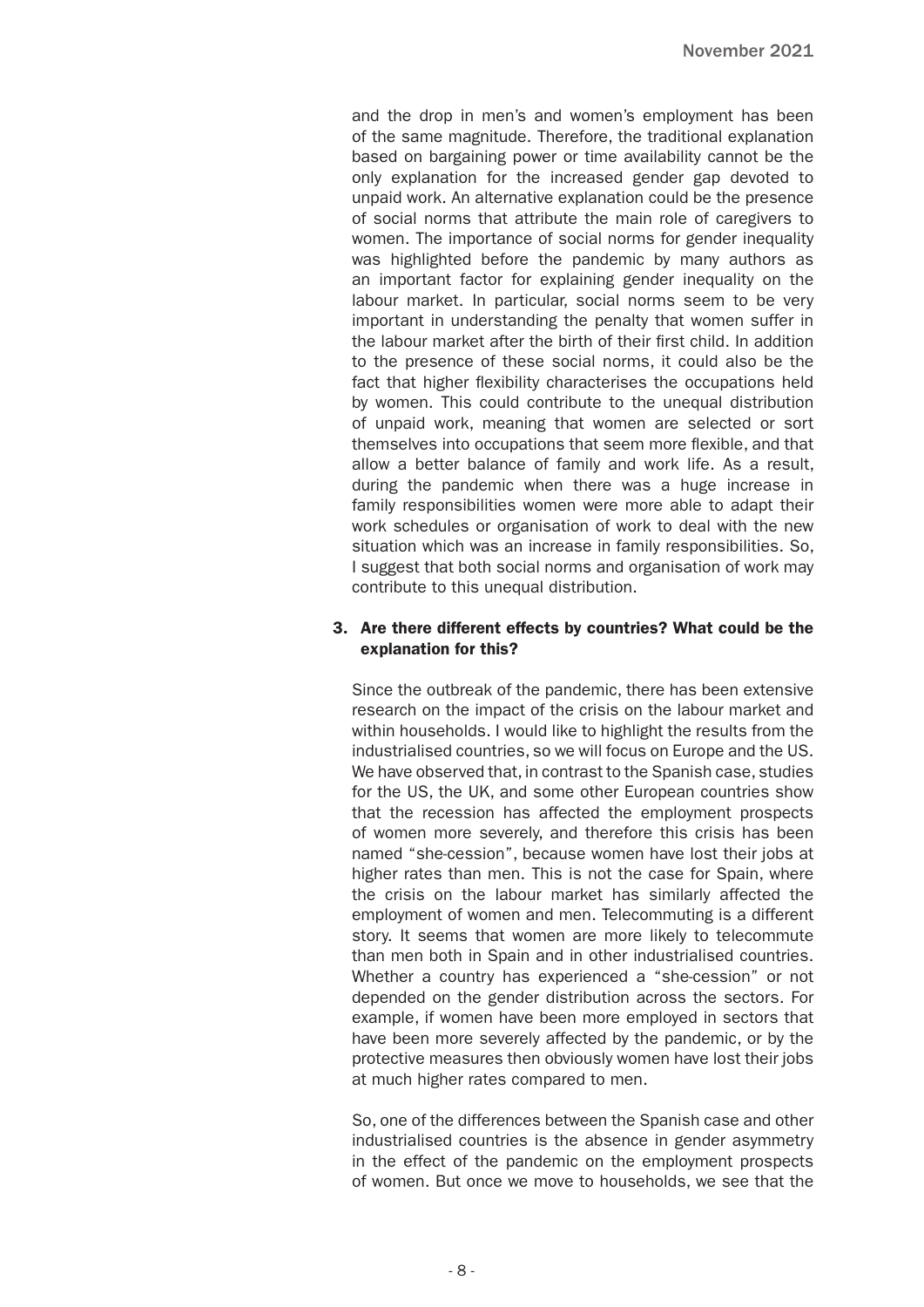unequal distribution of unpaid work, or the fact that women have shouldered a higher burden of domestic chores and childcare is the same in all industrialised countries. Women have participated more in home production compared to men. It is also true that men have increased their overall participation in domestic work during the lockdowns, but we have not observed an equalisation between genders in unpaid work in any country.

#### 4. Could such gender difference in the division of childcare and homework have been mitigated? How?

I think we should start by erasing the traditional social norms, which attribute women the main role as care givers. This is of course very difficult to do. Social norms were there before the pandemic, have persisted during it, and will exist after it, but I am still not aware of any research that shows evidence that social norms have changed as a result of the pandemic. But given the importance of social norms on allocating unpaid work within families I think it is important to adopt measures to help change these social norms. Public policies can be useful. I think that the introduction of paternity leave has done a lot in incentivising behaviours that contradict gender stereotypes, because paternity leave encourages fathers to take care of the children. What would have been very useful during the pandemic are permits to take care of sick children, or to take care of children in quarantine. If both men and women had been entitled to these permits and would have had the same directions for both men and women, maybe we would have observed a more egalitarian distribution of childcare at least. So, something to bear in the mind for the future, not only in case of a future pandemic, but also for September when schools reopen, is that it would be very useful to have this type of permit, because children are going to get sick anyway.

We also need a universal and free high-quality childcare system to allow women to invest more time in professional careers, avoiding the discussions or negotiations within the household about who takes care of the children.

Then, we also need to redesign work schedules. At least in Spain, work schedules are not aligned with school schedules. There are, for instance, long breaks in the middle of the day, and people need to stay in the office until late in the evening, which is not compatible at all with school schedules, and these two things need to align together to allow a better balance for both men and women.

I also think that telecommuting is going to be very relevant, and another thing that we need to regulate. If telecommuting is a worker's choice, then there is a concern that again it might be that women are the ones who choose the option more than men and we might see a widening of the gender gap on the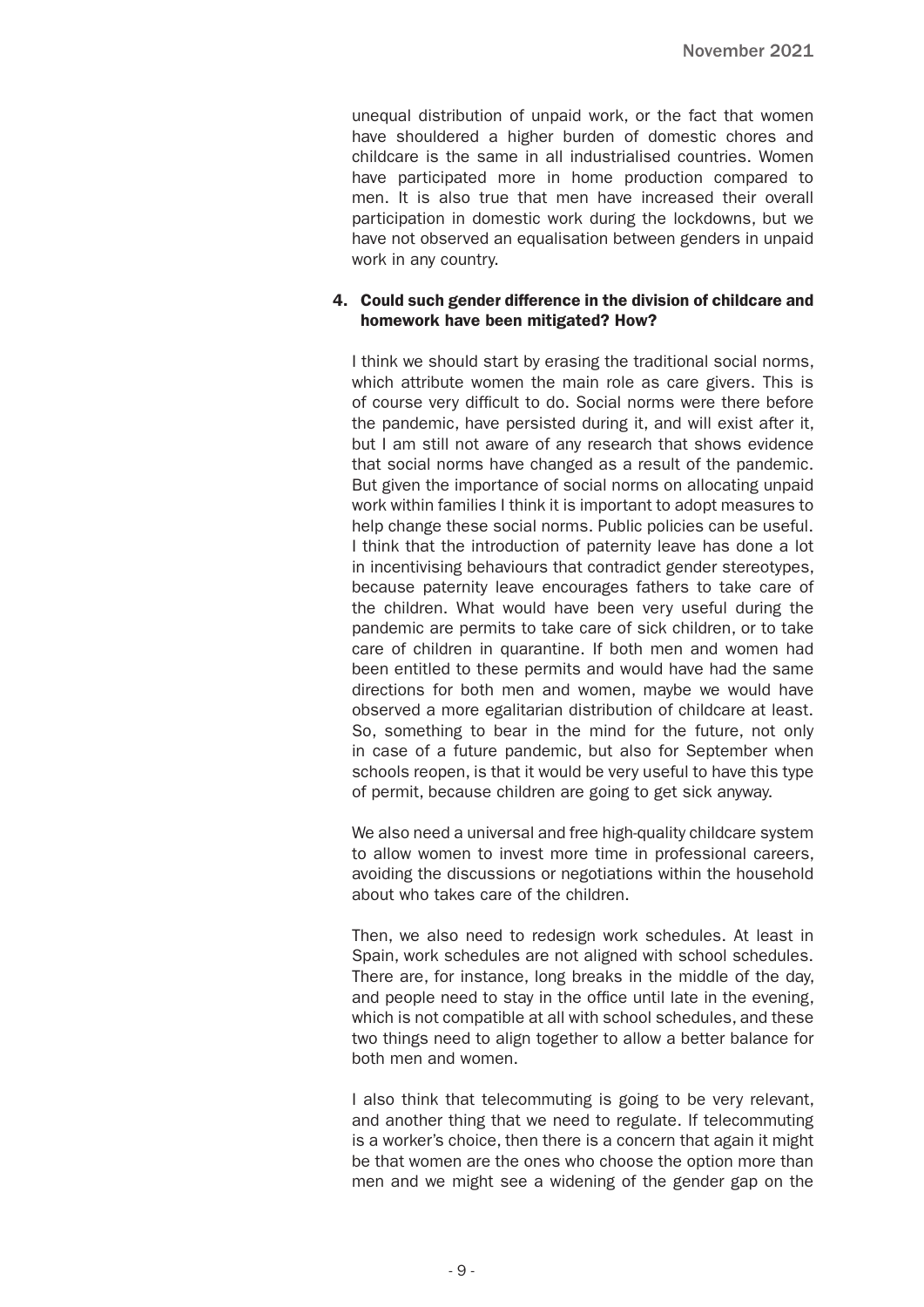labour market. In conclusion, we need to be very careful how we organise flexibility in the workplace, because it may end up having a negative impact on gender inequalities.

## 5. What are the possible implications for the post-pandemic labour market?

The pandemic has definitely exacerbated the gender gap in unpaid work. If this gender gap persists, and women continue to specialise in home production, then I think that through these mechanisms, the pandemic is going to have a negative impact for female employment prospects. I think that it is very important to adopt the measures I have previously mentioned – regulate teleworking, redesign working schedules, design permits that allow both men and women to take care of the children, introduce universal and high-quality childcare. We need to introduce measures to reverse this trend and the higher specialisation of women in home production. Also, policy makers need to be aware that these policies that allow better balance between men and women are not compulsory, but rather voluntary, such as parental leave or part-time. When they are voluntary, what we have observed in all countries for the last 30 years is that only women participate and use these opportunities. So, we need to be very careful how we define policies, because otherwise they could be counterproductive and negatively affect gender equality instead of having a positive impact.

#### 6. Is more research needed? Where?

Official statistics in most countries do not allow us to measure the impact of the pandemic in all dimensions. We have good data to measure the impact in terms of employment and the labour market, such as employment rates, hours worked, and so on, but we don't have enough data to measure what is going on within the households, such as the allocation of tasks, time devoted to unpaid work, and that is very important. The unequal division of unpaid work is one of the factors that drives the persistence of gender inequality in the labour market. We really need to understand what is going on within households, who is taking care of the children, who is taking care of the house, how this work is distributed, how public policies affect these decisions in order to be able to observe the situation in terms of gender inequality in a few months or years. We need time-use surveys, that are very costly, but they are really useful for understanding the situation. And we also need to see how social norms are evolving. That is something difficult to measure, but there are surveys that allow us to measure social norms and we need to know whether they have changed, and what the implications are for gender equality and the distribution of unpaid work.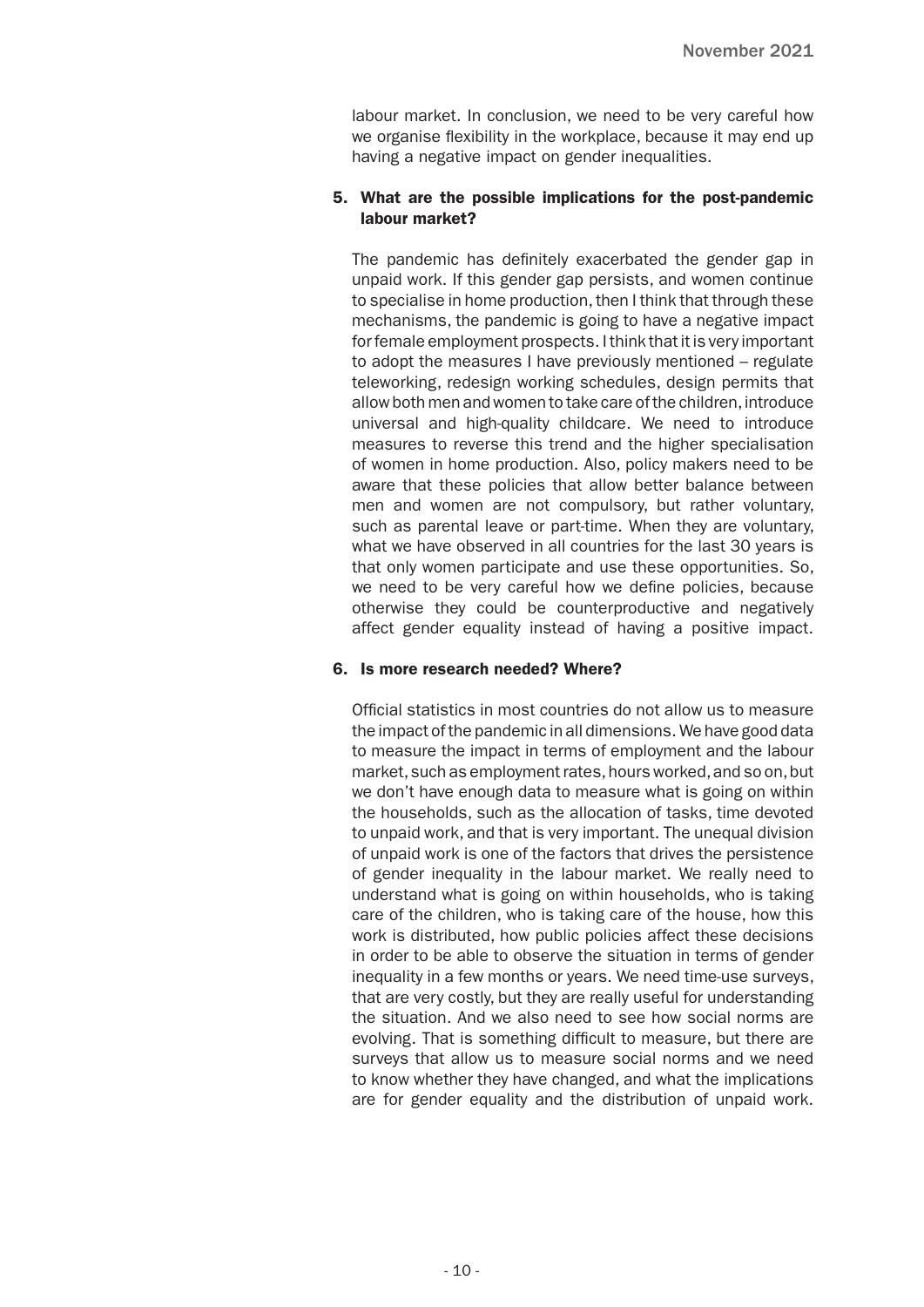#### References

Adams-Prassl, A., T. Boneva, M. Golin, and C. Rauh (2020). Inequality in the Impact of Coronavirus Shock: Evidence from Real Time Surveys. Journal of Public Economics, 189, 104245.

Aguiar, M. and E. Hurst (2007). Measuring trends in leisure: The allocation of time over five decades. The Quarterly Journal of Economics, 122, 969 – 1006.

Alon, T., M. Doepke, J. Olmstead-Rumsey, and M. Tertilt (2020). The Impact of COVID-19 on Gender Equality. NBER Working Paper 26947, National Bureau of Economic Policy Research, Cambridge MA.

Andrew, A., S. Cattan, M.C. Dias, C. Farquharson, L. Kraftman, S. Kurtikova, A. Phimster, and A. Sevilla (2020). The Gendered Division of Paid and Domestic Work under Lockdown. IZA Discussion Paper 13500, Institute for the Study of Labor, Bonn.

Boll, C., D. Müller, and S. Schüller (2021). Neither Backlash Nor Convergence: Dynamics of Intracouple Childcare Division after the First COVID-19 Lockdown and Subsequent Reopening in Germany. CESifo Working Paper No. 9091, Munich.

Collins, C., L.C. Landivar, L. Ruppanner, and W. J. Scarborough (2021). COVID-19 and the gender gap in work hours. Gender, Work & Organization, 28, 101-112.

Del Boca, D., N. Oggero, P. Profeta and M. C. Rossi (2020). Women's Work, Housework and Childcare, Beofre and During COVID-19. CESifo Working Paper No. 8403, Munich.

Dijst, M., C. D'Ambrosio, V. Van Acker, P. Van Kerm, L. Martin, S. Cosaert, I. Gewinner, L. Görges, M. Suhrcke, T. Seuring, and C. Vögele (2021). SEI Socio-Economic Impacts of COVID-19: Collecting the data. Luxembourg Institute of Socio-Economic Research (LISER).

Farre, L., Y. Fawas, L. Gonzalez, and J. Graves (2021). How the COVID-19 Lockdown Affected Gender Inequality in Paid and Unpaid Work in Spain. IZA Discussion Paper No. 13434, Institute for the Study of Labor, Bonn.

Fodor, E., A. Gregor, J. Koltai, and E. Kovats (2020). The impact of COVID-19 on the gender division of childcare work in Hungary. European Societies, 23, S95-S110.

Gromada, A., D. Richardson and G. Rees (2020). Childcare in a global crisis: the impact of COVID-19 on work and family life. Innocenti Research Briefs no. 2020-18, UNICEF Office of Research – Innocenti.